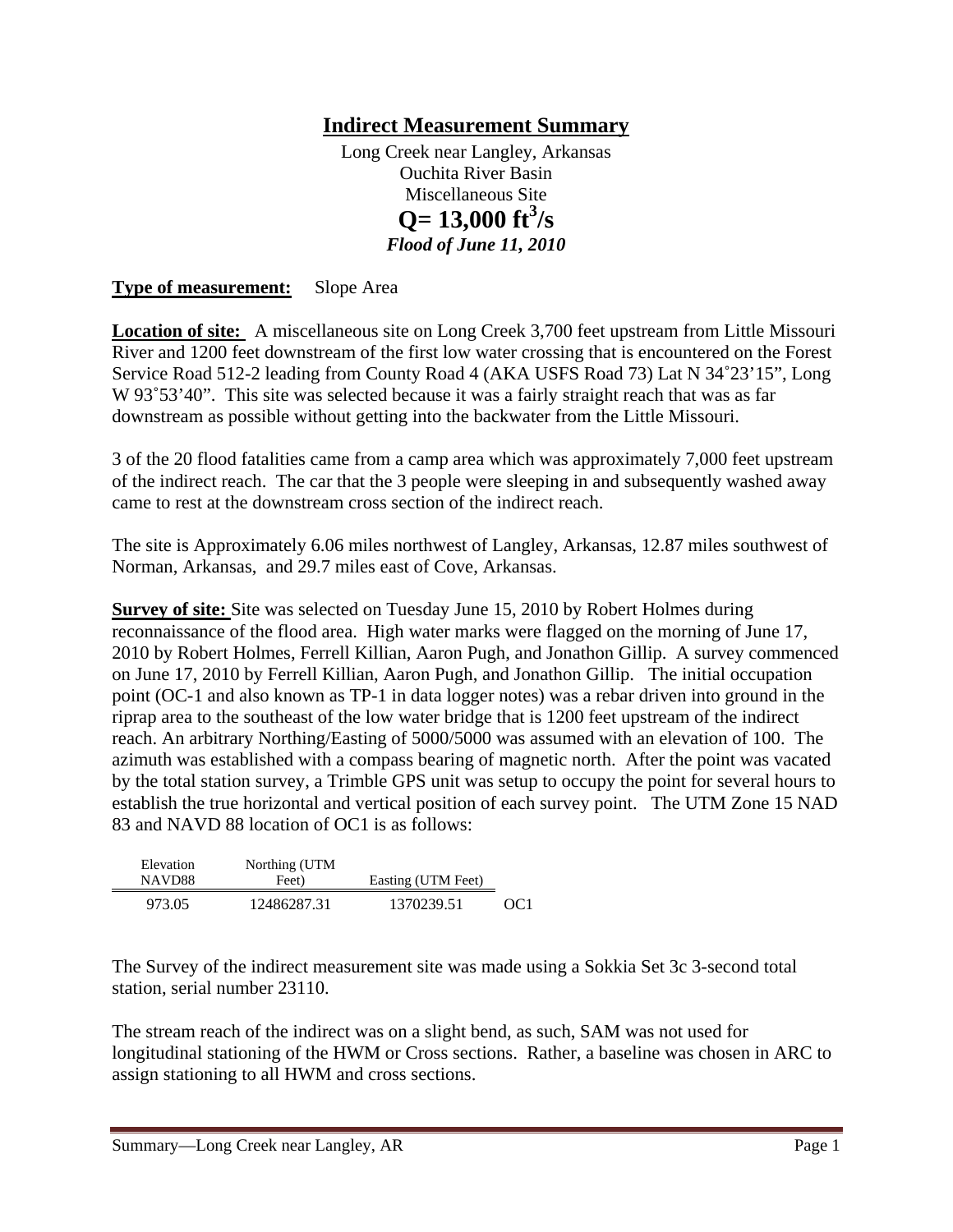

Map of Surveyed Indirect Reach and Cross Sections

**Discharge and Gage Height:** 13,000 cfs. No Gage Height as this is a miscellaneous site.

**Drainage area:**  $10.7 \text{ mi}^2$ . This was determined by subtracting 0.264 mi2 (determined by Robert Holmes using GIS) from the value for mouth of Long Creek (10.93 mi2 (at Little Missouri River) as determined by Albert Rea of the USGS using NHD Plus.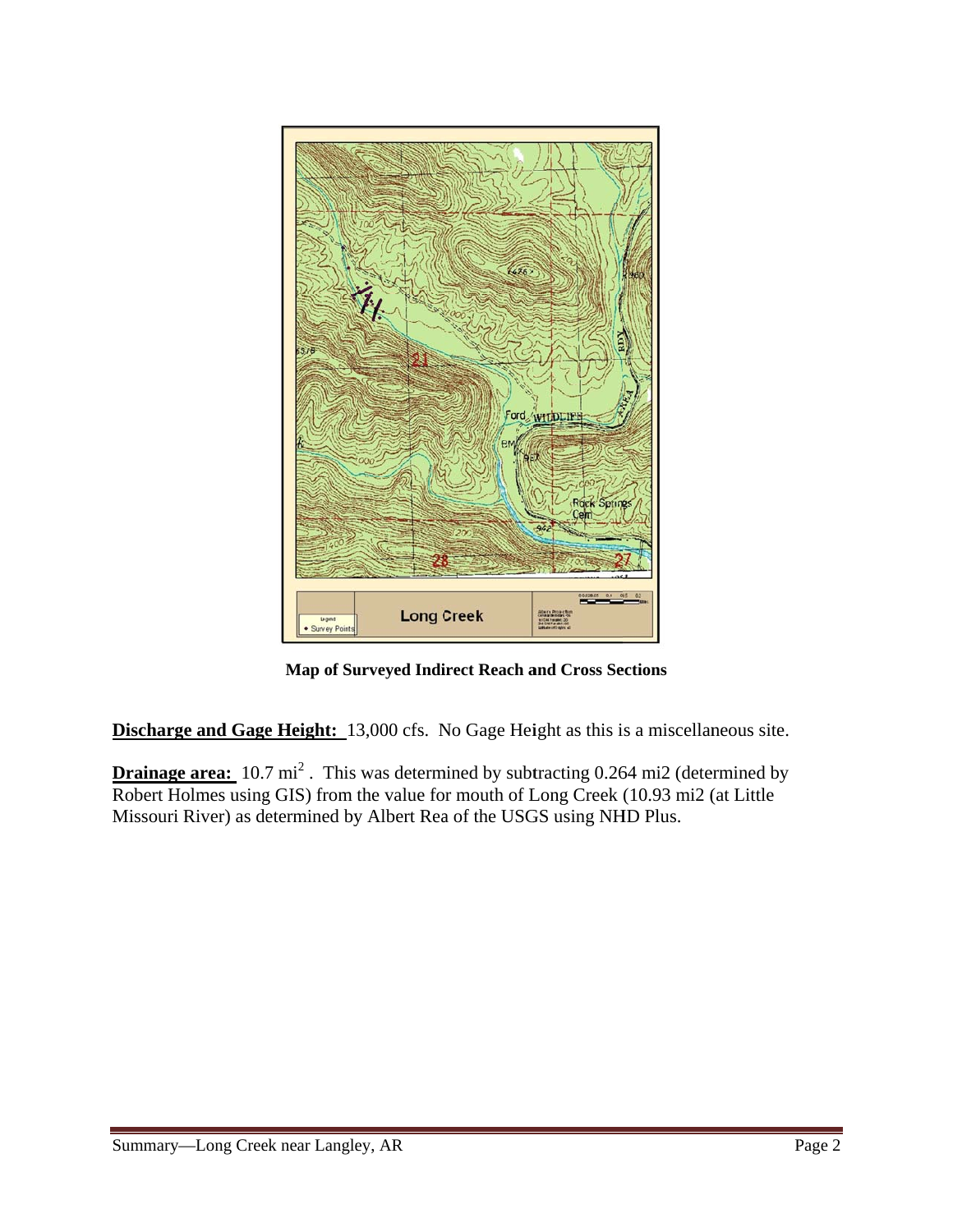Unit Discharge:  $1,215 \text{ cfs/mi}^2$ . Crippen and Bue (1977) envelope curve for this region (Region 8) is below, with this flood approximately plotted.



FIGURE 10. - Peak discharge versus drainage area, and envelope curve for region 8.

Nature of flood: This flood was a flash flood of extreme nature. As much as 7 inches of rain fell in a very short period of time starting just before or at midnight on June 10. Rates of rise at the USGS streamgage on the Little Missouri River 10 miles downstream were as much as 8 ft/hour. Anecdotal accounts of the rates of rise on the Little Missouri River from survivors in the Albert Pike Campground indicate as much as 3 feet in a few minutes. It is fully conceivable that the rates of rise on Long Creek would be even faster. The Quachita mountains are a known "flood hotspot" in the United States due to their steep topography and proximity to the Gulf of Mexico (GOM) moisture source. Moisture-laden air masses travel north from the GOM over the Coastal plain with Orographic lifting occurring as the mass meets the Quachita mountains of southwestern Arkansas. The orographic lifting can produce intense rainfall. The intense rainfall on steep slopes results in large peak streamflows.

**Field conditions:** The indirect reach is on a slight bend with nearly uniform boundary roughness through the reach. A baseline was chosen in ARC and all longitudinal stationing for the cross sections and HWM were chosen from that base line. Each of the three cross sections was subdivided into 2 subsections: 1) the main channel, which included the two bank areas with the trees, and 2) the left overbank, which is a panhandle subsection of the total cross section. XS1 is the most upstream cross section, XS2 is the middle cross section, and XS3 is the most downstream cross section.

Videos documenting the Field Conditions are:

M4H01872.MP4 M4H01873.MP4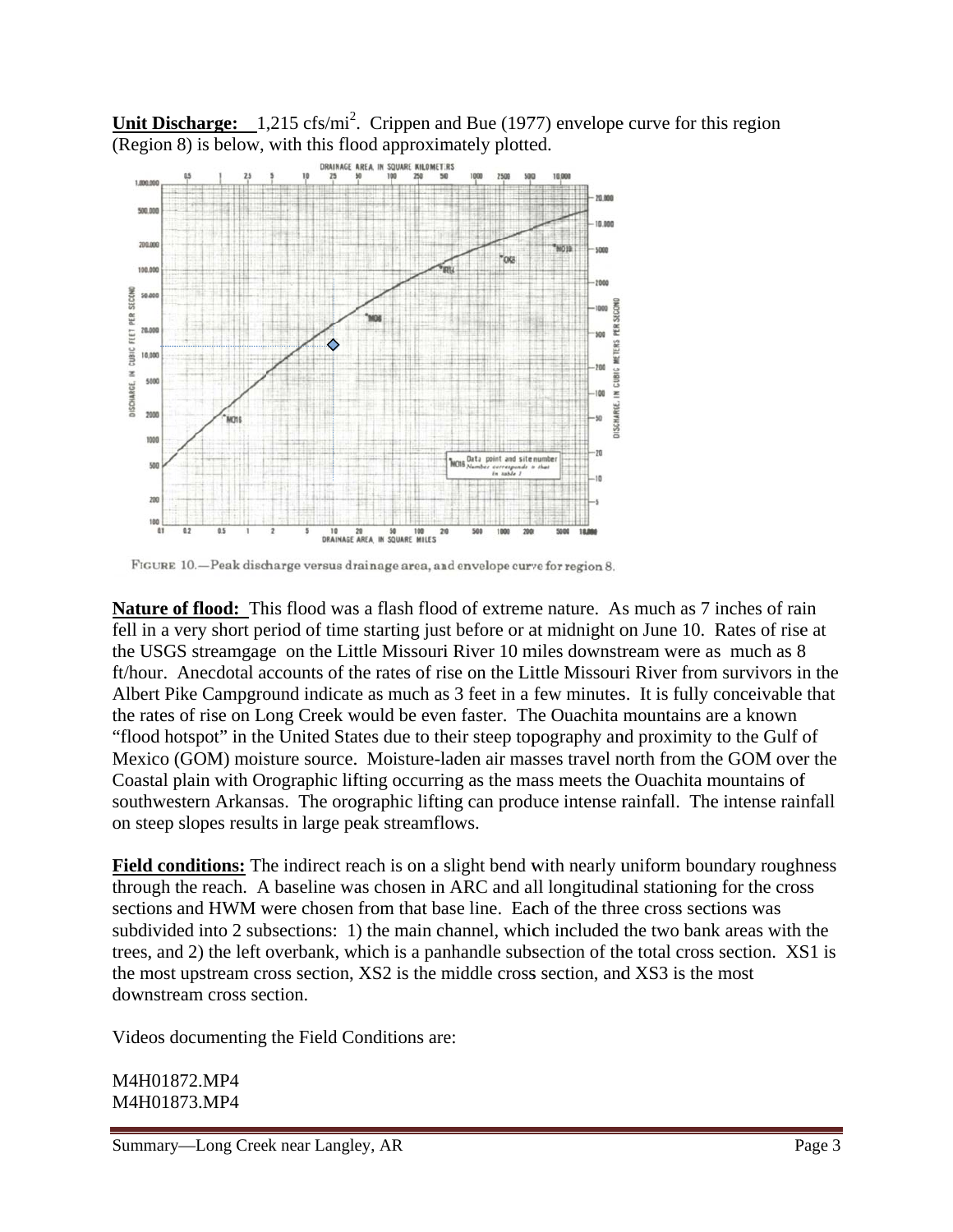#### M4H018 875.MP4

The left overbank is forested with grass. The forest is of medium density and appears that it may have been burned at one time in the recent past. The left overbank is fairly uniform in roughness, with some thinning of tree density as one heads upstream from XS3 to XS1. Based on engineering judgment, a value for  $n = 0.07$  was assigned the left overbank area.



Left Overbank area near XS3, looking upstream. Note trail went parallel to stream.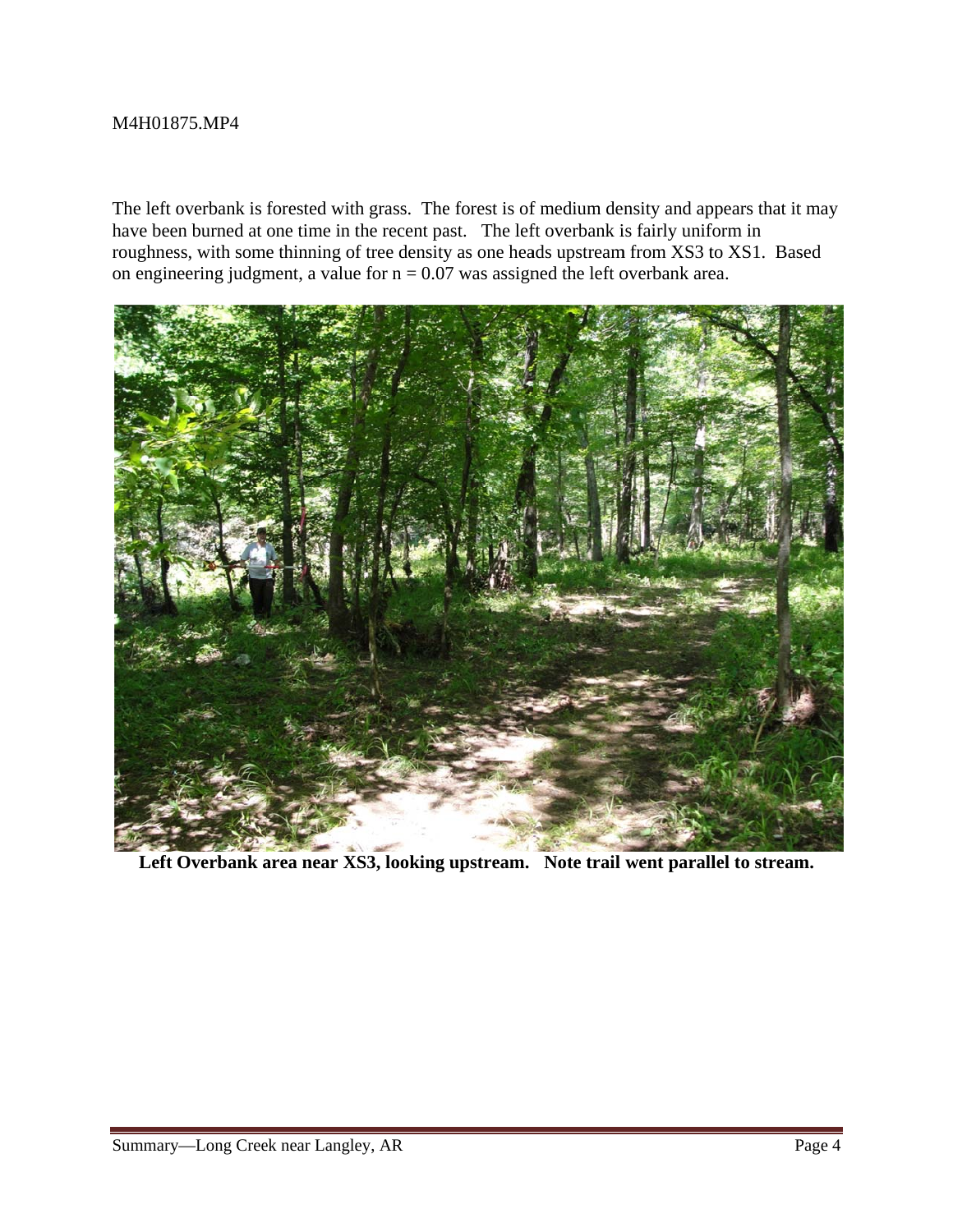

Left Overbank at **XS** 2 looking downstream

The main channel is treed on both banks with a gravel/cobble bed for the low water channel. There are some intermittent boulders in this reach. The right bank rises into the bluff on the right valley wall. A composite n value of 0.051 was selected for the main channel based on engineering judgement, weighting of n values from channel width, and comparison of the indirect reach with photos from Barnes (1967,

http://pubs.usgs.gov/wsp/wsp\_1849/pdf/wsp\_1849.pdf).



From left bank to right bank at the dozer track to pull out car. This is approximately 50 to 100 feet downstream of XS3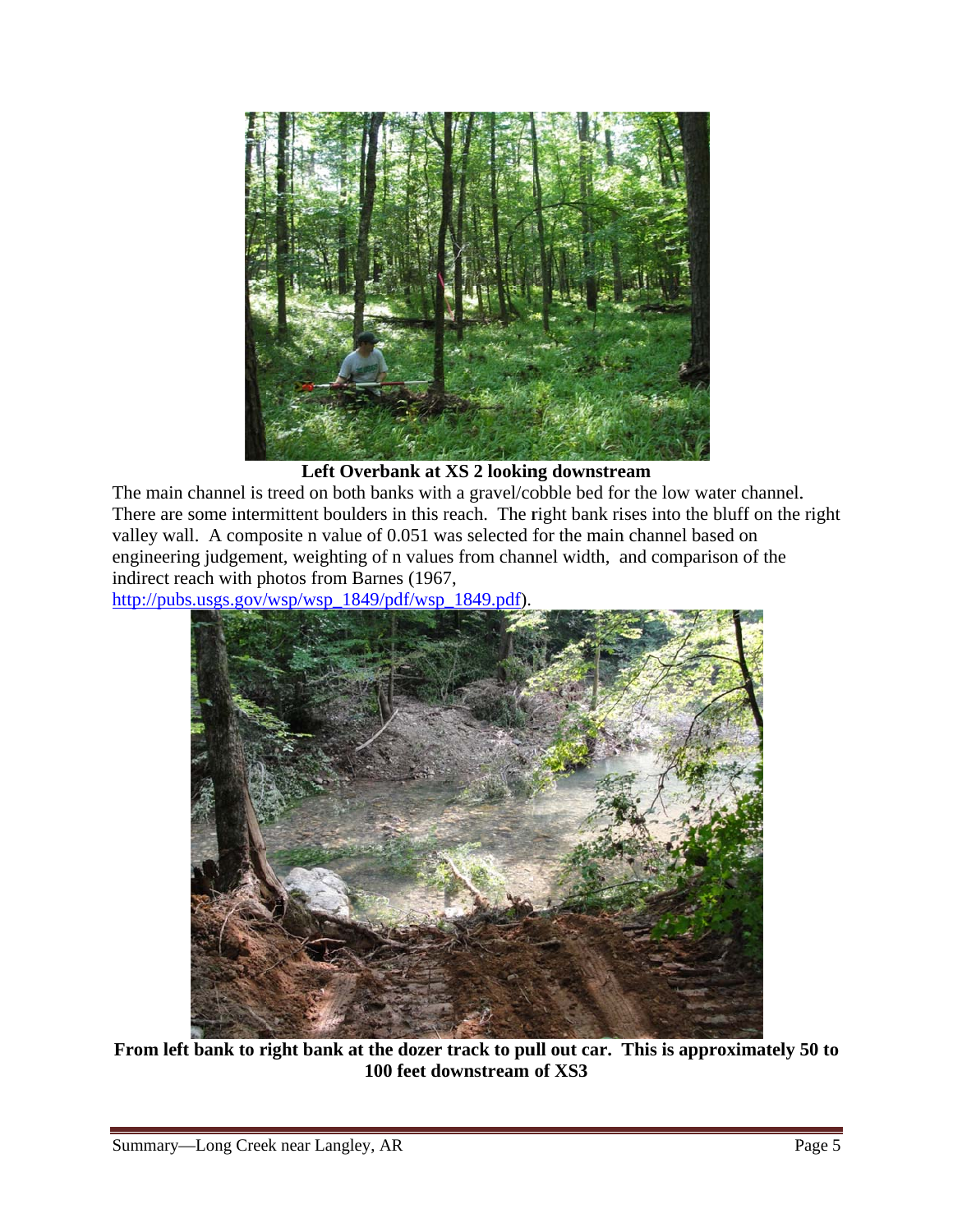

On left bank of XS 2 looking from LB to RB

The high water marks on the left bank were of generally fair to good condition. The right bank was a bluff which contained mostly poor high water marks due to the high velocities.

## **Right Bank High Water Marks**

|                  |                | MSL   |                  |
|------------------|----------------|-------|------------------|
| <b>Mark Name</b> | <b>Station</b> | Elev  | <b>Elevation</b> |
| $RH-1-P$         | 86.0           | 961.5 | 88.4             |
| $RH-2-F$         | 330.0          | 966.5 | 93.5             |
| $RH-3-P$         | 549.0          | 963.7 | 90.7             |

## Left Bank High Water Marks

| Mark        |                | MSL   |                  |
|-------------|----------------|-------|------------------|
| <b>Name</b> | <b>Station</b> | Elev  | <b>Elevation</b> |
| $LH-2-G$    | 0.0            | 968.4 | 95.4             |
| $LH-1-F$    | 69.0           | 968.0 | 95.0             |
| $LH-3-G$    | 241.0          | 966.6 | 93.6             |
| $LH-4-G$    | 241.0          | 966.3 | 93.2             |
| $LH-5-G$    | 330.0          | 966.1 | 93.0             |
| $LH-6-G$    | 330.0          | 965.9 | 92.8             |
| $LH-7-F$    | 357.0          | 965.5 | 92.4             |
| $LH-8-F$    | 401.0          | 965.2 | 92.2             |
| $LH-9-G$    | 443.0          | 965.1 | 92.1             |
| $LH-10-G$   | 523.0          | 964.6 | 91.6             |
| LH-11-G     | 672.0          | 963.8 | 90.7             |

#### **Computations:**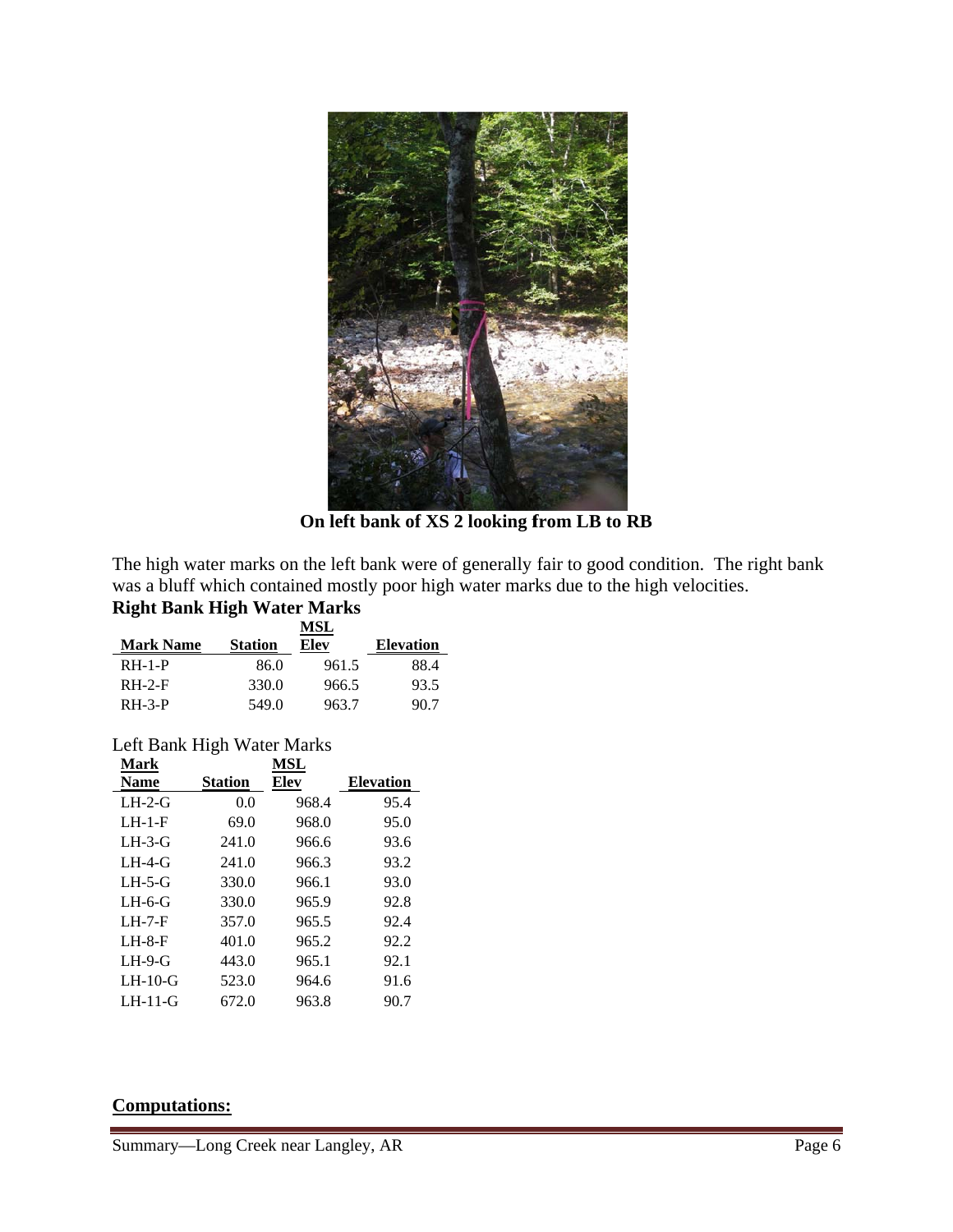SAM 2.1 was used to process the Total Station Survey data and ready it for input into the SAC program (Slope Area Computation). Baseline stationing was computed by hand as SAM 2.1 analysis incorrectly computed the baseline distancing . The discharge computed for this measurement was 13,000 cfs. The reach was slightly expanding from X1 to X2 and nearly uniform from X2 to X3. Following are the output diagnostics from SAC.

|  | Reach dH, fall length Discharge Spread HF CX RC RX ER  |  |  |  |
|--|--------------------------------------------------------|--|--|--|
|  | (ft) (ft) (cfs) $(\% )$ (ft)                           |  |  |  |
|  | $X1 - X2$ 2.10 244, 13441, 8 2.273 0.958 0.000 0.152 # |  |  |  |
|  | X2 - X3 1.40 219 12427 4 1.459 0.979 0.000 -0.081 #    |  |  |  |
|  | $X1 - X3$ 3.50 463. 13006. 6 3.727 0.967 0.000 -0.122  |  |  |  |

Definitions:

Spread: the percent difference between discharge computed with no expansion loss (k=0) and discharge computed with full expansion loss (k=1.0), divided by the discharge computed with full expansion loss

HF: friction head which is the sum of  $O^*O^*L/(K1*K2)$  over subreaches

L: reach length; K1, upstream section conveyance;

K2: downstream section conveyance

CX: the computed discharge divided by the discharge computed with no expansion loss  $(k=0)$ 

RC: velocity head change in contracting section divided by friction head

RX: velocity head change in expanding section divided by friction head

#### **Sensitivity Analysis**

Sensitivity analysis was conducted on the n values for the main channel and overbank whereby the n values were allowed to vary  $+/-10\%$ ., resulting in a variation of -9% to  $+11.5\%$  in streamflow from the accepted value of  $13,000 \text{ ft}^3/\text{s}$ .

#### **Evaluation:**

Use 13,000 cfs and consider it fair reliability. The indirect is graded at fair, missing the good measurement designation mainly because of the limited high water marks. Other supporting reasons for this evaluation are as follows:

- 1. The high water marks were flagged and surveyed within 4 days of the flood. A few good marks were found on the left bank, with the majority of marks were either fair or poor.
- 2. There was a slight expansion from XS1 to XS2. However, this location was the best available. The survey reach likely should have gone downstream for one more cross section, however, given the time constraints, this was not possible and there was concern of backwater from the Little Missouri River.
- 3. The computation diagnostics are fair to good. There is some minor expansion through this reach with Spread values of 8% between X1 to X2 and 4% between X2 to X3.
- 4. There is little evidence that the reach cross section main channel has changed much during the flood. The channel is remarkably stable. The left overbank had minor erosion/deposition of sands, gravels, and fines from the ground being bare from construction. The impact to any cross sectional change is negligible.
- 5. There is no evidence that this flood was a debris flow based on evidence left behind such as scouring and deposition.

#### **Previous computations:**

None

#### **Remarks:**

Responses to Rodney Southard comments (Southard comments in regular text and response in *italics*):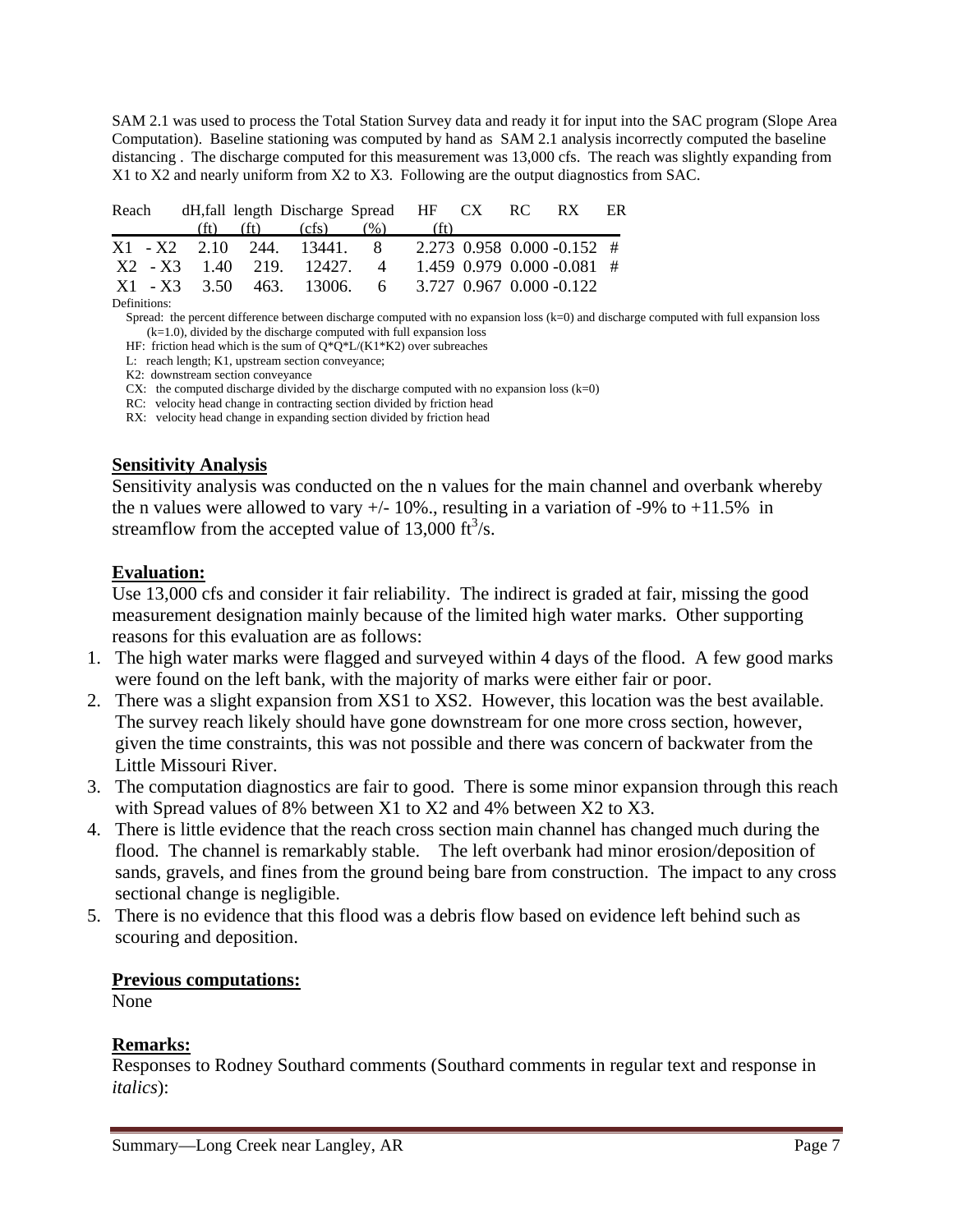1. GPS equipment was used to establish vertical and horizontal control at the point of origin for the indirect survey. Suggest documenting the coordinates of this point in the indirect report and water surface elevations used in the analyses. It would be beneficial to translate all points to real world coordinates for future reference.

*I added the UTM and NAVD88 values for OC-1 in the summary. All the points were already translated into real world coordinates in the file "Long\_Survey\_Data.xls" .* 

2. Cross section 1 has a station reference distance of 115 for the SAC input. The high water mark profile plot shows cross section 1 at station 262 and the corresponding water surface elevation of 93.85 ft which was used in the SAC input file. The water surface elevation for a section reference distance of 115 is 95.2 ft. Should the water surface elevation of 95.2 ft at cross section 1 be used for the SAC computations? Velocities at cross section 1 abnormally high compared to other cross sections, maybe due to water surface elevation used. Diagnostics between cross section 1 and 2 are also poor between cross sections 1 and 2.

*I made an alteration to the longitudinal stationing and have redone the stationing for both high water marks and cross sections. New water surface elevations for each cross section were determined. Velocity at XS1 is higher than XS2 and XS3, but not abnormally so.* 

3. Suggest obtaining a cross section downstream to improve analyses and additional high water marks on right bank. Only three high water marks on right bank with one mark six foot lower than on left floodplain. Additional marks on right valley wall would be beneficial.

*Cross section on right bank greatly expands (right bank bluff deviates from the channel) thus, no additional cross section will be obtained as it will likely not improve the analysis. Regarding additional high water marks on the right bank, the right bank is a bluff and the velocity was high. As such, limited high water marks were left from the flood, with most being of poor quality.* 

4. Plan view of cross sections indicates a sharp bend in channel between cross sections one and two. If not, then are some of the cross sections skewed to the channel? Are section reference distances straight lined or do they follow the main channel?

*I have revisited the longitudinal stationing of the indirect.* 

- 5. Indirect rated poor due to reach and limited data, which is appropriate. *I have upgraded the measurement quality to fair. When I redid the longitudinal base line, it vastly improved the computation diagnostics. In addition, the high water marks along the left bank align very well.*
- 6. Computational table and cross sectional properties table in summary write-up does not match for the same SAC run. One table is from one analyses and the second table is from another analyses with different inputs. Not sure which computation is considered final.

*I have removed the cross sectional properties table as this information is in the SAC output.* 

 Computed By: Robert R. Holmes, Jr. PhD, P.E., D.WRE National Flood Specialist Date: August 2, 2010 Revised: September 14, 2010

Check/Review By: Rodney Southard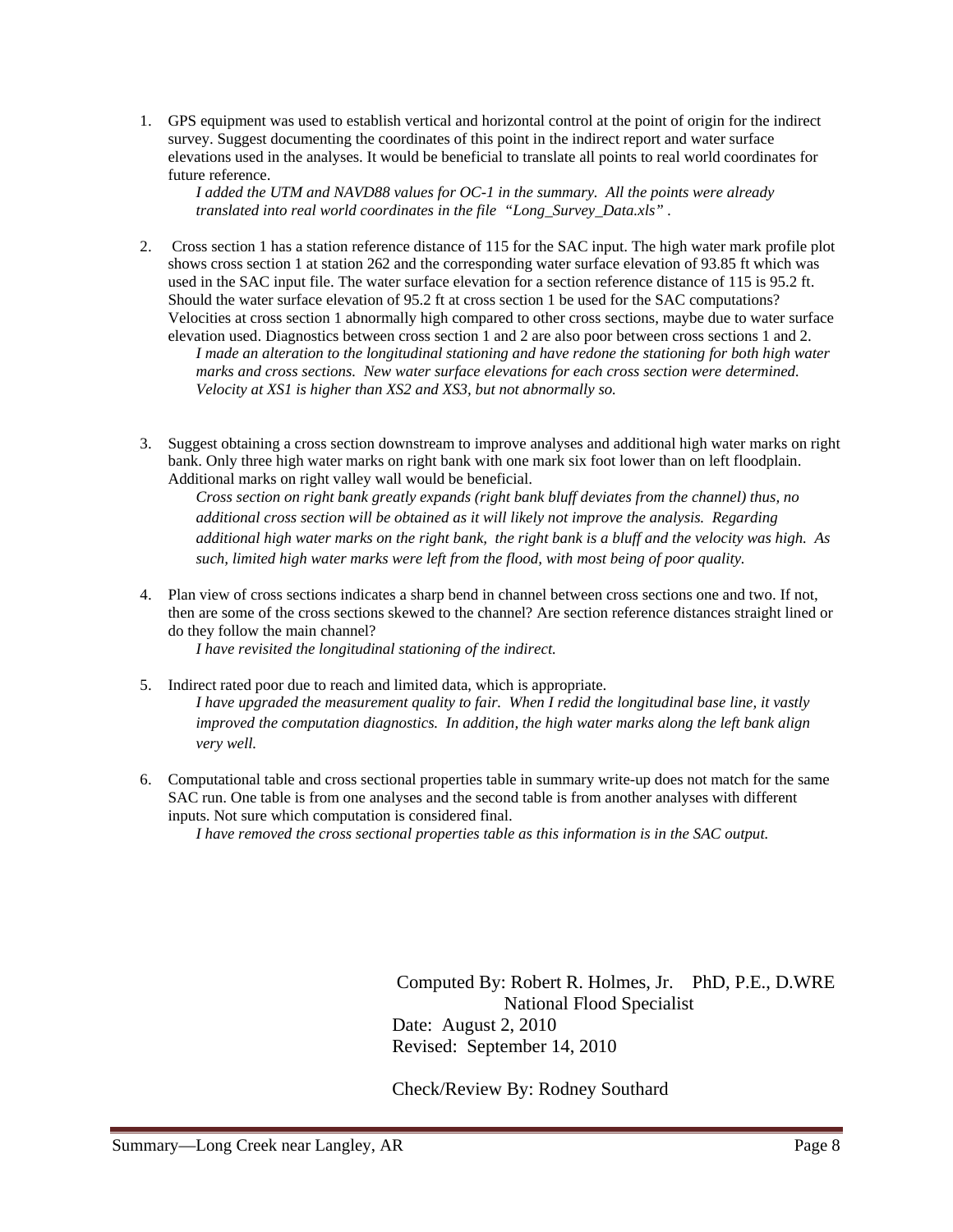Date: August 26, 2010

 Re-Review By: Rodney Southard Date: September 15, 2010

> Approval: Mark E. Smith Surface Water Specialist, Central Water Science Field Team Date: January 21, 2011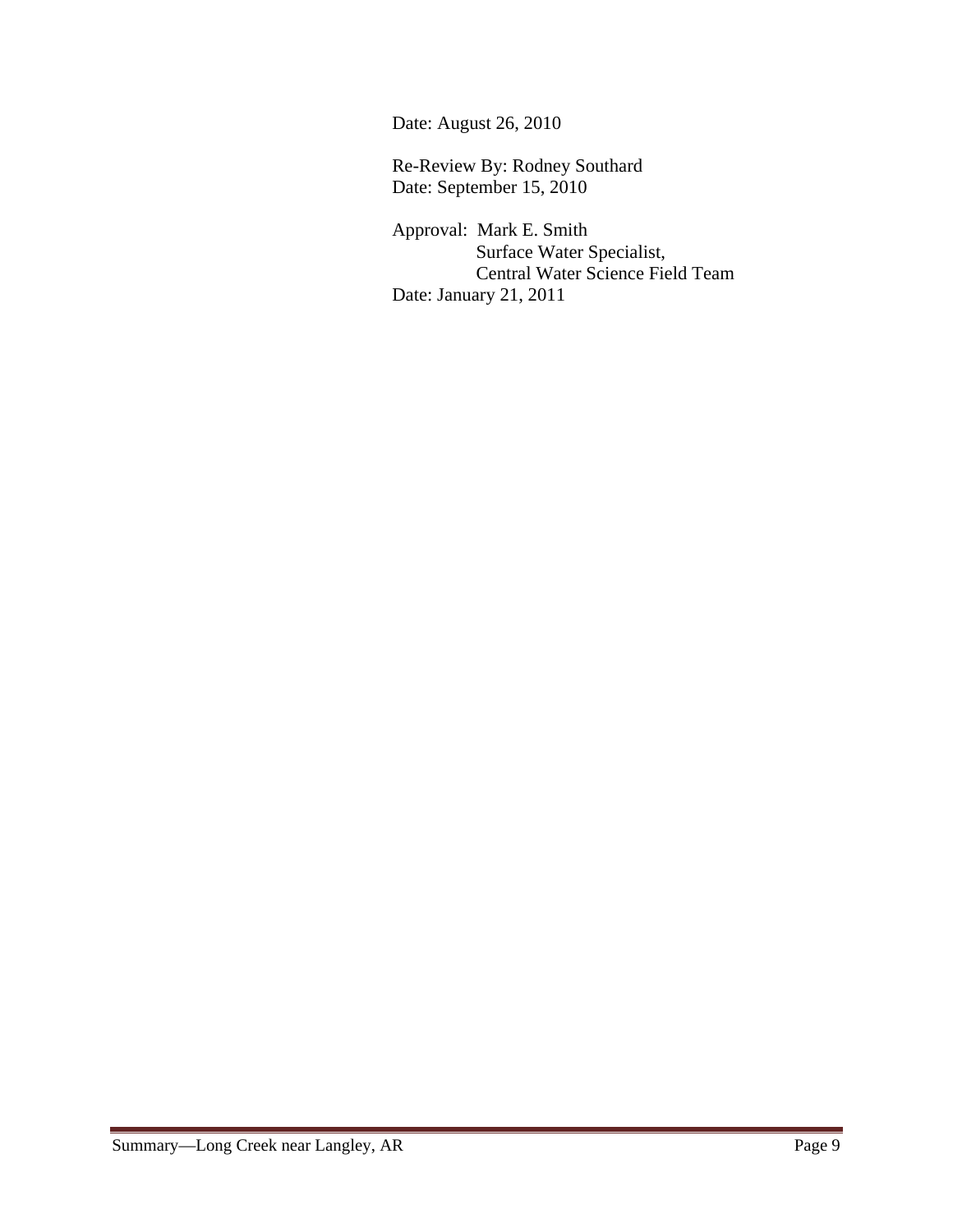## **Appendix**  Long Creek near Langley, Arkansas *Flood of June 11, 2010*

# **Graphs from SAM**

**Plan View (Long Creek /99993)**





Note: these are printed in Plan View from SAM, due to stream curvature, longitudinal stationing computed from ARC see below: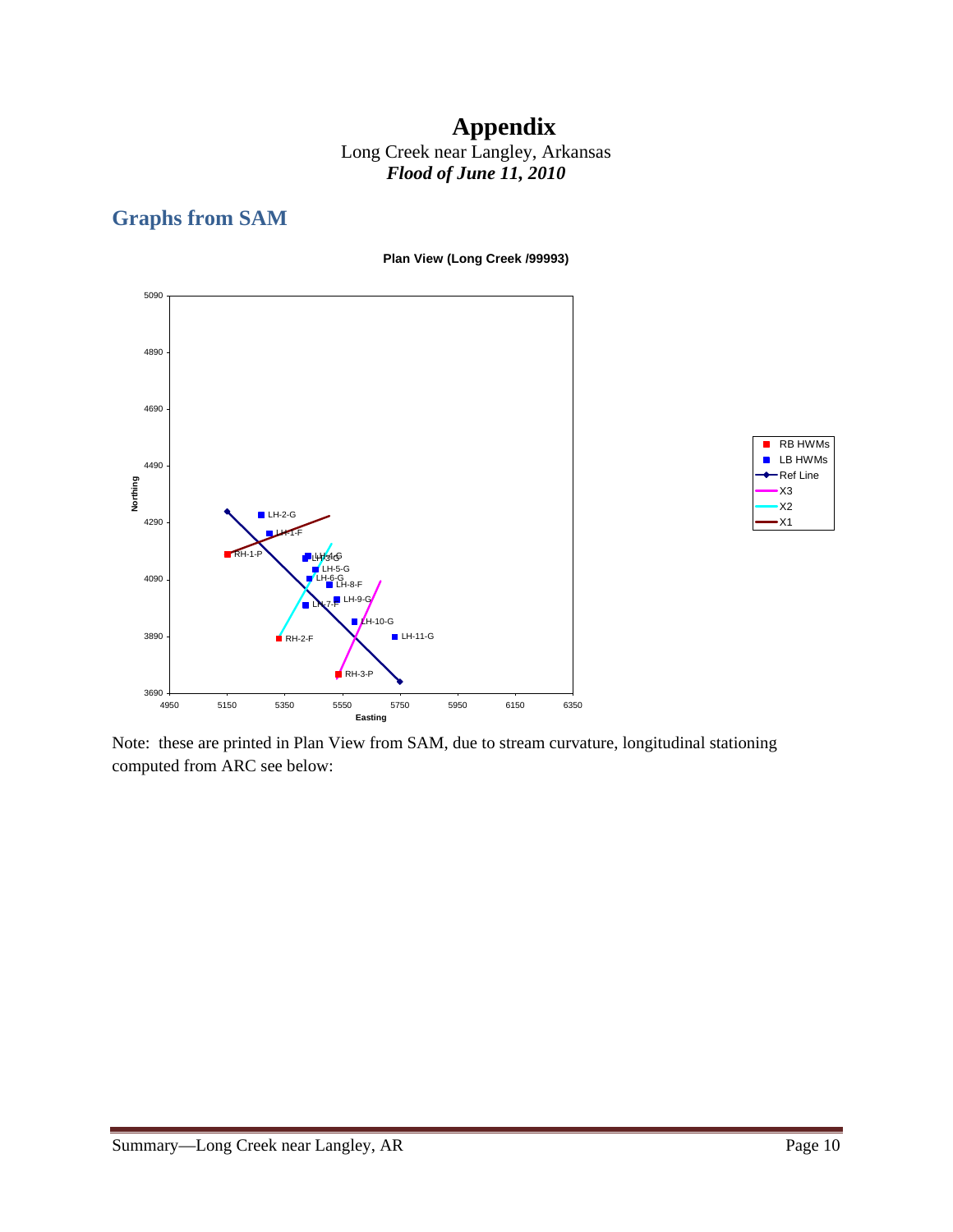

High Water Marks Profile (Long Creek /99993)

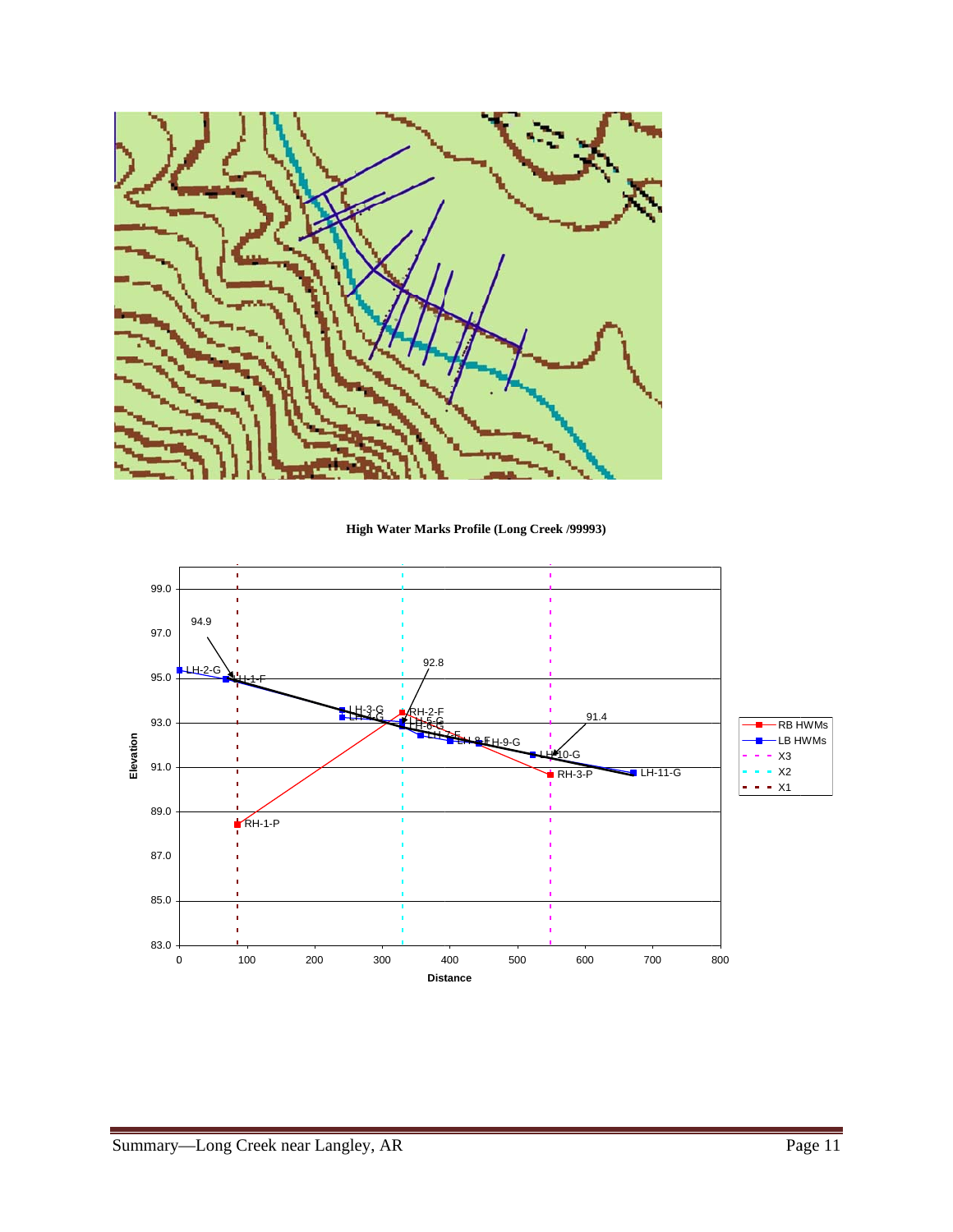

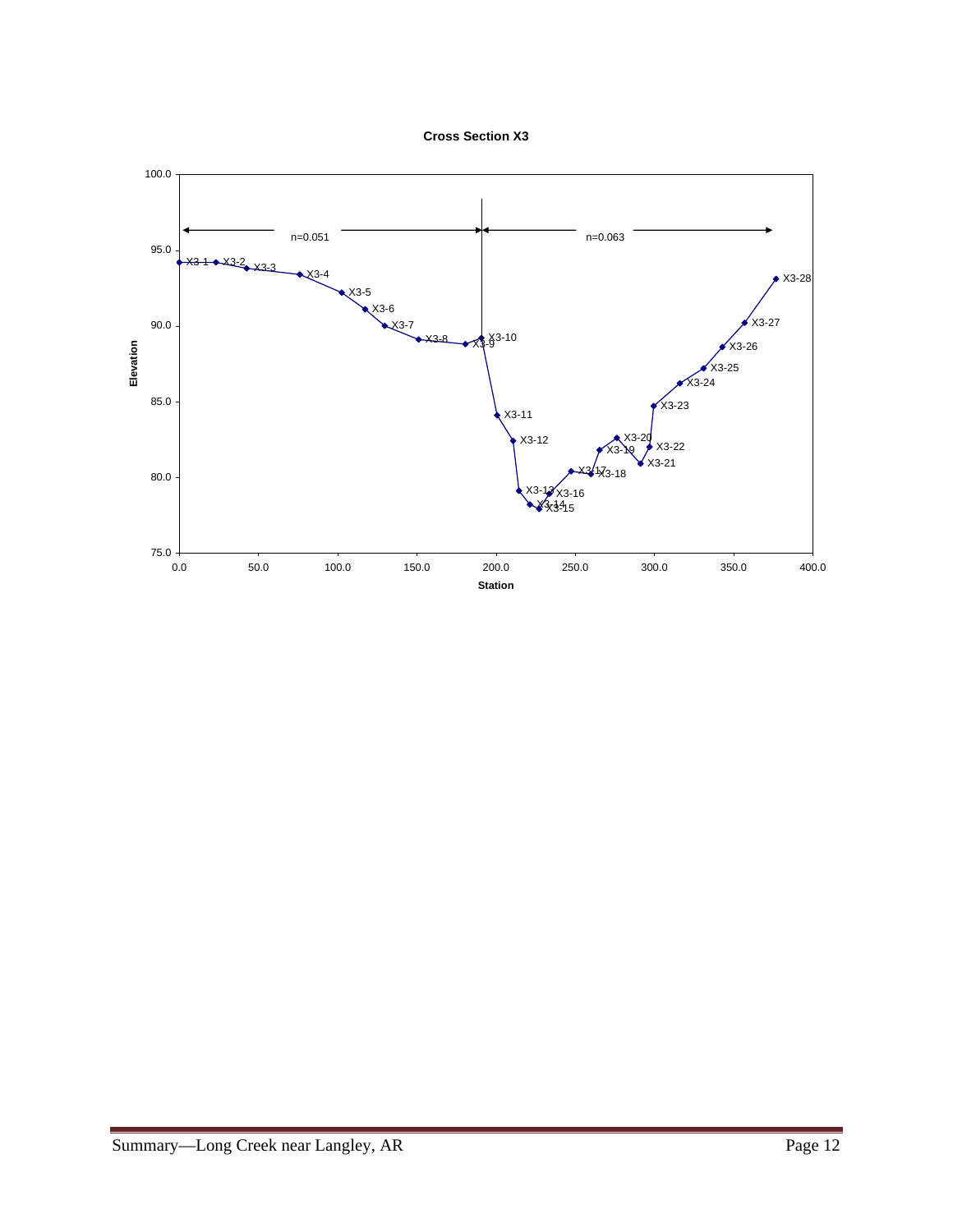



**Cross Section X1**

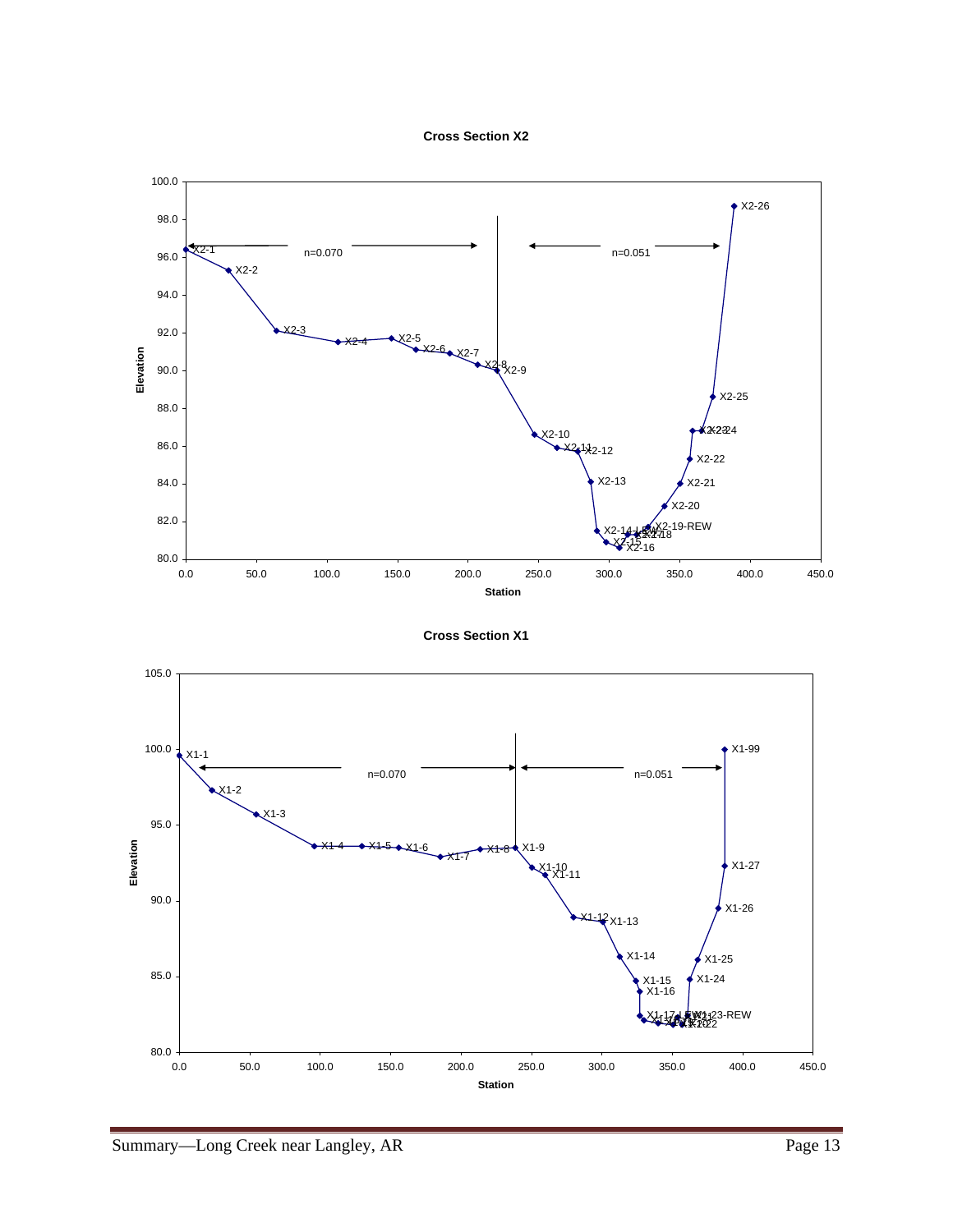## **Roughness Estimates**

### **Main Channel**

Main channel was determined from a combination of engineering judgment, photo comparison with Barnes (1967), and by doing a weighted (by width) estimate of the main channel composite n value.

The main channel had brush and trees on the left shore (44 ft in width), a rock and gravel bed low water channel (38 ft in width) and a treed/brush right shore (25 ft in width).

The left shore was estimated to be  $n=0.060$ .

The right shore was estimated to be  $n = 0.060$ .

The low water channel was estimated to be 0.031. This was based on published n values in Chow (1959) and engineering judgement.

A weighted value of n for the main channel is 0.063.

| Width(W)                 | n     |      |  |  |
|--------------------------|-------|------|--|--|
| 44'                      | 0.060 | 2.65 |  |  |
| 38                       | 0.031 | 1.18 |  |  |
| $25^{\circ}$             | 0.060 | 1.50 |  |  |
| 101                      |       | 5.32 |  |  |
| $n_c = 5.32/101 = 0.053$ |       |      |  |  |

For this indirect, a n value of 0.051 was used for the main channel. This was based on engineering judgment, weighting of n values from channel width (above), examination of photos from Barnes (1967, http://pubs.usgs.gov/wsp/wsp\_1849/pdf/wsp\_1849.pdf), and review of the sensitivity analysis data.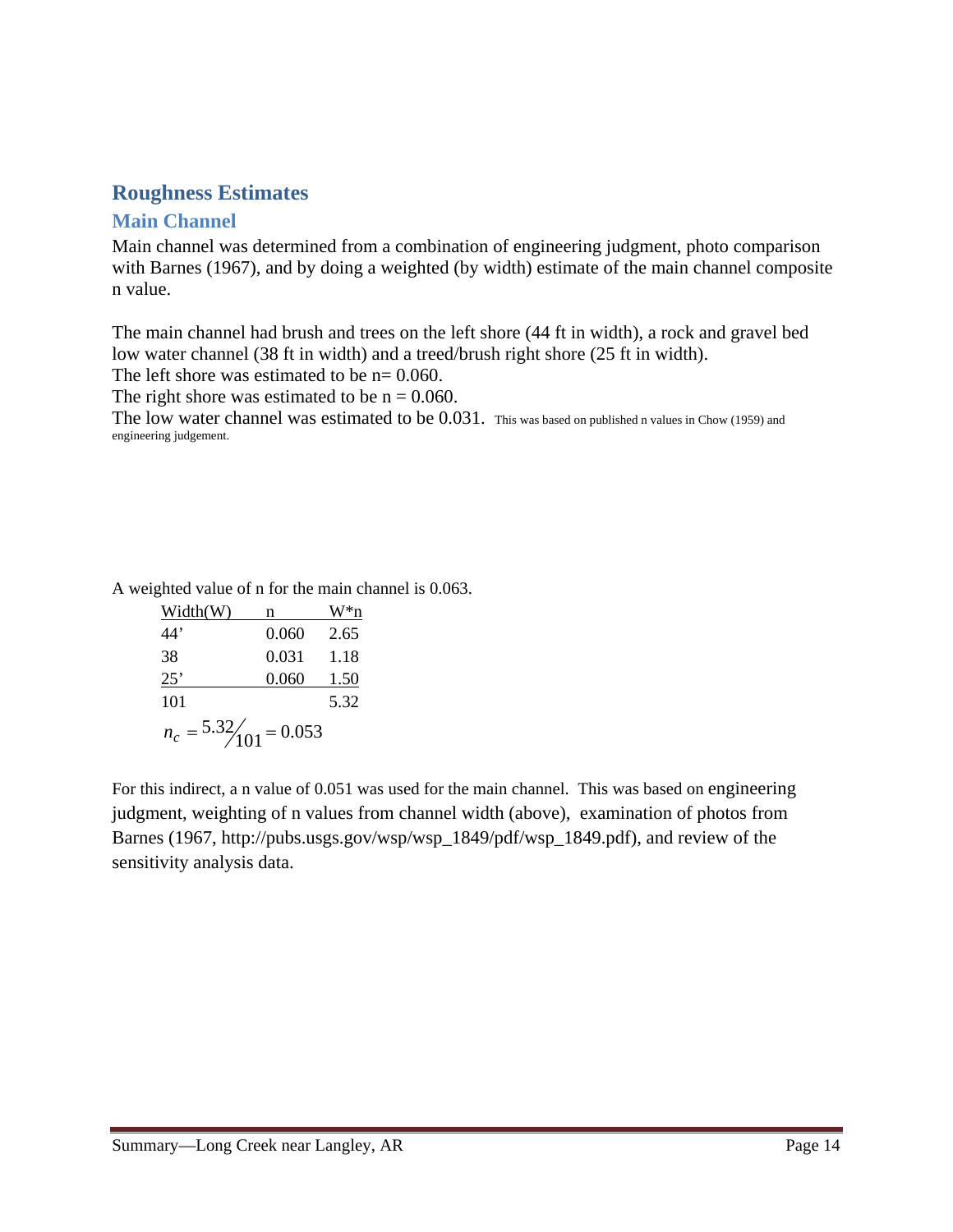## **SAC INPUT DATA**

| T <sub>1</sub> | SAC/WSPRO Input for Long Creek (99993)                              |
|----------------|---------------------------------------------------------------------|
| T <sub>2</sub> |                                                                     |
| Q              |                                                                     |
| <b>WS</b>      | 91.4                                                                |
| XS             | X3 549                                                              |
| <b>GR</b>      | 0,94.2 23.2,94.2 42.6,93.8 76.1,93.4 102.6,92.2 117.4,91.1 129.7,90 |
| <b>GR</b>      | 151.1,89.1 180.7,88.8 190.8,89.2 200.7,84.1 210.8,82.4 214.5,79.1   |
| <b>GR</b>      | 221.4,78.2 227.2,77.9 233.6,78.9 247.5,80.4 260,80.2 265.4,81.8     |
| <b>GR</b>      | 276.3,82.6 291.3,80.9 296.9,82 299.6,84.7 316.1,86.2 331.1,87.2     |
| <b>GR</b>      | 343,88.6 357,90.2 376.8,93.1                                        |
| N              | 0.070 0.051                                                         |
| <b>SA</b>      | 190.8                                                               |
| HP 4 X3        | 91.4                                                                |
|                | XS X2 330                                                           |
| <b>GR</b>      | 0,96.4 30.3,95.3 64.3,92.1 107.9,91.5 145.9,91.7 163.2,91.1         |
| <b>GR</b>      | 187.2,90.9 207,90.3 220.7,90 247.3,86.6 263.2,85.9 277.9,85.7       |
| <b>GR</b>      | 287.2,84.1 291.5,81.5 298.1,80.9 307.5,80.6 313.4,81.3 319.7,81.3   |
| <b>GR</b>      | 327.8,81.7 339.4,82.8 350.6,84 357.4,85.3 359.4,86.8 365.7,86.8     |
| <b>GR</b>      | 373.7,88.6 388.9,98.7                                               |
| N              | 0.070 0.051                                                         |
| <b>SA</b>      | 220.7                                                               |
| HP 4 X2        | 92.8                                                                |
|                | XS X1 86                                                            |
| <b>GR</b>      | 0,99.6 23.3,97.3 54.7,95.7 96,93.6 129.8,93.6 155.9,93.5 185.5,92.9 |
| <b>GR</b>      | 213.7,93.4 238.7,93.5 250.5,92.2 260,91.7 280.1,88.9 301,88.6       |
| <b>GR</b>      | 313,86.3 324.4,84.7 327.1,84 327.2,82.4 330.1,82.1 340.2,81.9       |
| <b>GR</b>      | 350.9,81.8 354.1,82.3 357.2,81.8 361.1,82.4 362.7,84.8 368.3,86.1   |
| <b>GR</b>      | 382.9,89.5 387.5,92.3 387.5,100                                     |
| N              | 0.070 0.051                                                         |
| <b>SA</b>      | 238.7                                                               |
| HP 4 X1        | 94.9                                                                |
|                |                                                                     |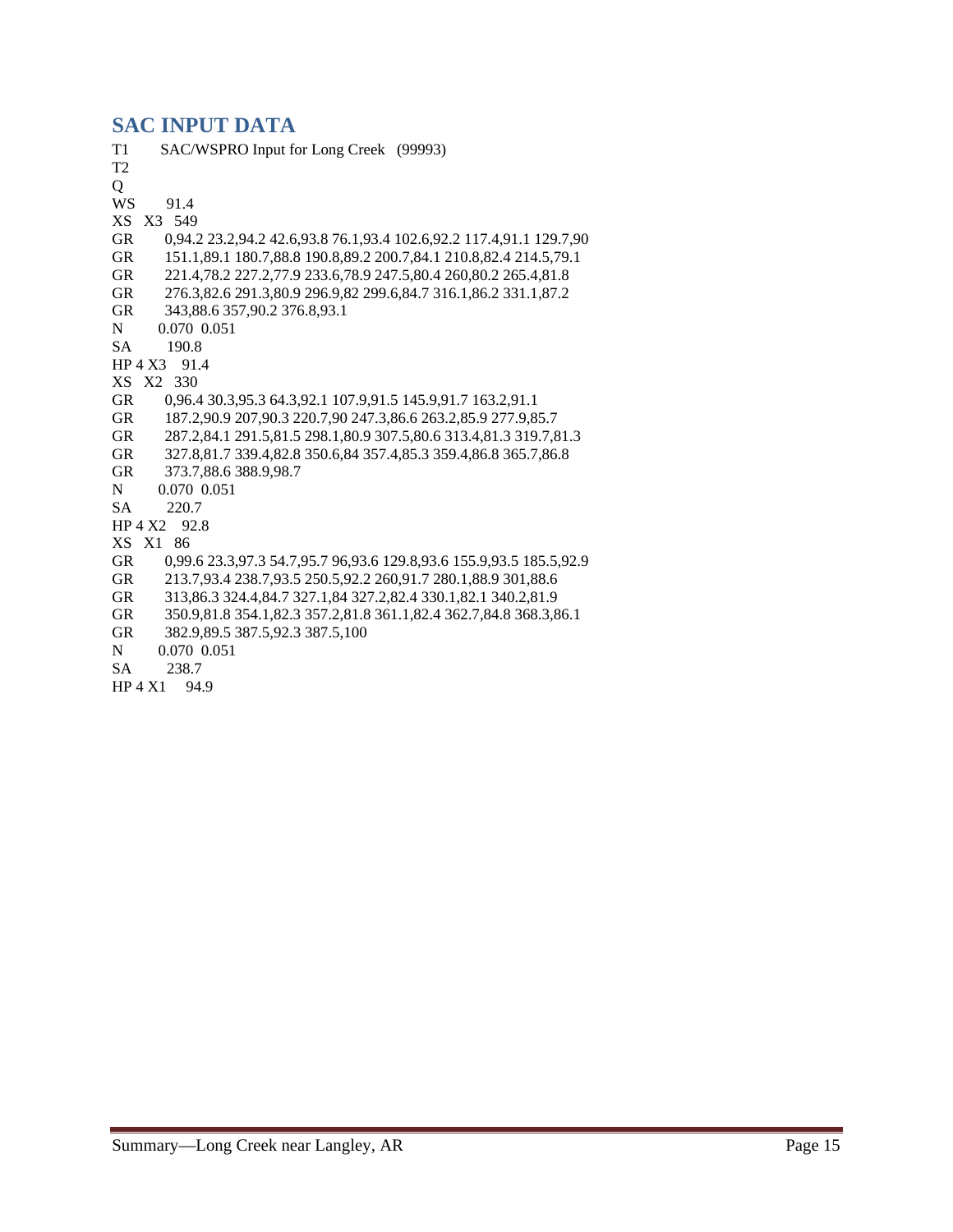### **SAC OUTPUT**

DISCHARGE COMPUTATIONS

 Reach dH,fall length Discharge Spread HF CX RC RX ER  $(ft)$   $(ft)$   $(cfs)$   $(\%)$   $(ft)$  X1 - X2 2.10 244. 13441. 8 2.273 0.958 0.000 -0.152 # X2 - X3 1.40 219. 12427. 4 1.459 0.979 0.000 -0.081 # X1 - X3 3.50 463. 13006. 6 3.727 0.967 0.000 -0.122 Definitions: Spread, the percent difference between discharge computed with no expansion loss  $(k=0)$  and discharge computed with full expansion loss  $(k=1.0)$ , divided by the discharge computed with full expansion loss HF, friction head- HF = sum of  $Q^*Q^*L/(K1*K2)$  over subreaches; Q, discharge; L, reach length; K1, upstream section conveyance; K2, downstream section conveyance

 CX, the computed discharge divided by the discharge computed with no expansion  $loss (k=0)$ 

RC, velocity head change in contracting section divided by friction head

RX, velocity head change in expanding section divided by friction head

 ER, warnings, \*-fall <' 0.5ft, @-conveyance ratio exceeded, #-reach too short error, 1-negative or 0 fall

\*\*\*\*\*\*, terms that can not be computed because' of strong expansion in reach

#### CROSS SECTION PROPERTIES

| I.D. X3 Velocity head 1.33ft Discharge 13006.cfs                                                                         |
|--------------------------------------------------------------------------------------------------------------------------|
| Ref.distance 549.ft Q/K 0.0071 Alpha 1.123                                                                               |
|                                                                                                                          |
| Sub Water Top Wetted Hydraulic Conveyance                                                                                |
| area surface n Area width perimeter radius x 0.001 Vel. F                                                                |
| no. el.(ft) $(sq.fit)$ (ft) (ft) (ft) (cfs) % (fps)                                                                      |
| 1 91.40 0.070 147.4 77.4 77.5 1.90 4.816 3. 2.7 0.35                                                                     |
| 2 91.40 0.051 1341.3 174.4 179.2 7.48 149.948 97. 9.4 0.60                                                               |
| Total 91.40 --- 1489. 252. 257. 5.80 154.763 100. 8.7 0.63                                                               |
|                                                                                                                          |
| ------------------------------------                                                                                     |
|                                                                                                                          |
| I.D. X2 Velocity head 1.46ft Discharge 13006.cfs                                                                         |
| Ref.distance 330.ft Q/K 0.0075 Alpha 1.243                                                                               |
|                                                                                                                          |
|                                                                                                                          |
| Sub Water Top Wetted Hydraulic Conveyance                                                                                |
| area surface n Area width perimeter radius x 0.001 Vel. F                                                                |
| no. el.(ft) $(sq.fit)$ (ft) (ft) (ft) (cfs) % (fps)                                                                      |
| 1 92.80 0.070 239.1 163.8 163.9 1.46 6.546 4. 2.4 0.35                                                                   |
| 2 92.80 0.051 1255.4 159.3 162.7 7.72 143.212 96. 9.9 0.62<br>Total 92.80 --- 1494, 323, 327, 4.58 149.758 100, 8.7 0.71 |
|                                                                                                                          |

n, Manning's coefficient of roughness  $Q/K =$  discharge/conveyance